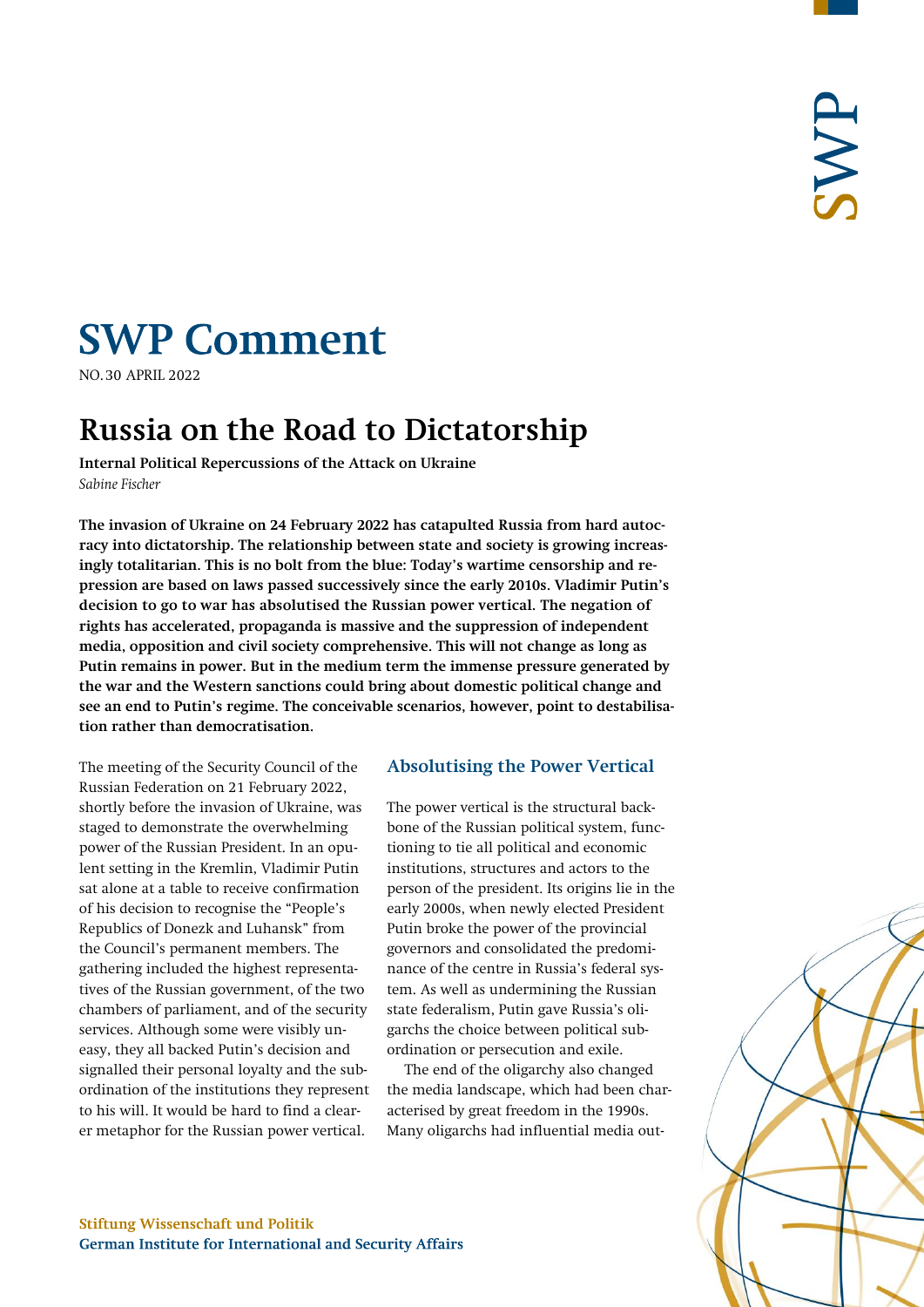lets in their business empires. Their dismantling in the early 2000s put an end to this "oligarchic media pluralism" and the state asserted increasing control over Russia's information space.

The following years saw growing electoral fraud and manipulation, obstruction of the political opposition, the establishment of United Russia as the "party of power", and growing restrictions on civil society. The influence of the security services expanded as Putin filled key political and economic positions with his confidants. A new layer of political/economic actors emerged, extracting profits from Russia's resource exports and accumulating enormous wealth.

The presidency of Dmitry Medvedev (2008–2012) simulated a phase of greater political diversity  $-$  for the last time. Vladimir Putin's return to the Kremlin in 2012, which was accompanied by mass protests against irregularities during the Duma election of December 2011 and a wave of harsh repression, finally cemented the power vertical into place. The process of autocratic centralisation and personalisation of the political system now became inexorable. "Conservative" values and nationalism increasingly served as the basis of legitimacy. Attempts to create political alternatives to the ruling elite, first and foremost by Alexei Navalny and his supporters, were suppressed with increasing rigor.

Since 2020 Russia has experienced another drastic [round of autocratisation,](https://www.swp-berlin.org/publikation/repression-and-autocracy-as-russia-heads-into-state-duma-elections) with the constitutional reform in 2020 and the unprecedented wave of repression before and after the State Duma elections in September 2021. The new constitution enables Putin to remain in power long beyond the next presidential election in 2024. That certainty itself boosts his already omnipotent position. Institutional checks and balances have been swept away, the independent judiciary is no more. The business elites, for years intimately intertwined with the state, no longer represent a counterweight. Horizontal structures between state and society, such as political parties

an[d NGOs,](https://zeitschrift-osteuropa.de/hefte/2021/8-9/ueberleben-in-der-autokratie/) have been systematically eliminated. Alexei Navalny nearly died in a poison attack in August 2020 and has been in prison since January 2021. His political organisations have been dismantled.

During the pandemic Vladimir Putin has become increasingly detached from the political system's other institutions and actors. This distance and isolation contributed to consolidating the hierarchy of the power vertical. He made the decision to invade Ukraine in this isolation. Now it must be implemented, with all consequences, by the subordinate instances.

#### **Negating Rights**

The Russian autocracy has long employed legal instruments to successively restrict political liberties and participation. Over the course of a decade parliament and state have created a comprehensive body of repressive legislation. This includes the "foreign agent" law, [legislation](https://spring96.org/files/misc/fidh_rapport_russie_ru.pdf) restricting freedom of information and [assembly,](https://reports.ovdinfo.org/zakonodatelnye-ogranicheniya-svobody-sobraniy-pod-konec-2020-goda#2-1) and curbs on "extremist" and "undesirable" organisations. When the war began a legislative armoury was already available to crush opposition.

It was thus a simple matter to impose war censorship. On the first day of the "special military operation" in Ukraine, 24 February 2022, the media regulator Roskomnadzor ordered the Russian mass media to use only official Russian sources for their reporting. The terms "war", "attack" and "invasion" were prohibited.

On 4 March the State Duma met in special session to [drastically increase](https://reports.ovdinfo.org/no-to-war#2) the punishments for [three offences:](https://mmdc.ru/services/common/chto-teper-nelzya-pisat-o-vooruzhennyh-silah-rf/) Disseminating disinformation concerning the Russian armed forces now incurs fines of up to 700,000 roubles (roughly  $\text{\textsterling}8,100$ ) and imprisonment for up to fifteen years if "serious consequences" are involved; discrediting the armed forces, including calling for unauthorised public manifestations, is punishable by fines of up to one million roubles (roughly  $£11,600$ ) and imprisonment for up to three years. The same poten-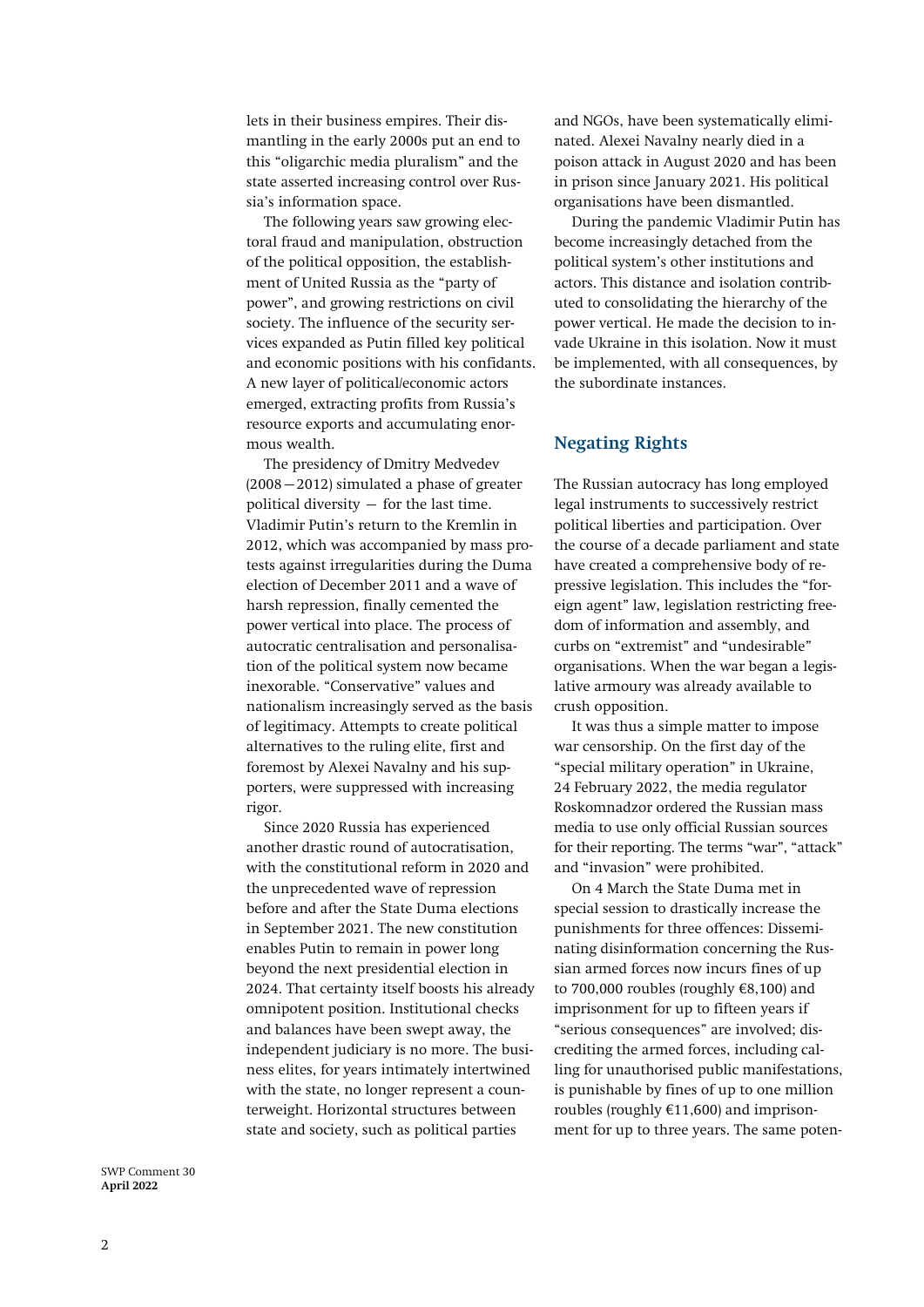tial sentences apply to calls for sanctions against Russia.

More than [180 media outlets](https://reports.ovdinfo.org/no-to-war#9) have been blocked, including the flagships of independent Russian journalism, the Echo of Moscow radio station and TV Rain. Echo of Moscow's frequency has already been transferred to the propaganda station Russia Today. TV Rain had already lost its terrestrial broadcasting licence in 2014 for its critical reporting of the annexation of Crimea and the war in Donbass, but had remained available on the internet. The prestigious *Novaya Gazeta*, whose editor-inchief Dmitry Muratov received the Nobel peace prize in 2021, suspended publication for the duration of the "special operation" after two official warnings from Roskomnadzor. Western social media like Facebook, Instagram and Twitter have been blocked, Facebook's owner Meta classed as an extremist organisation. Access to YouTube, which is used by many dissenting independent journalists, is also threatened. Without tools like VPN Russians have no access to information deviating from the state propaganda.

The outcome of this process is the complete destruction of independent media in Russia. Dozens of independent journalists have fled abroad. This goes beyond dismantling broadcasters, newspapers and internet media through blocking and bans. Under the present circumstances any attempt to engage in independent professional journalism represents an existential risk.

Th[e ending](https://www.coe.int/de/web/portal/-/the-russian-federation-is-excluded-from-the-council-of-europe) of Russia's membership of the Council of Europe represents another step into lawlessness. On 25 February, the day after the invasion, the Committee of Ministers of the Council of Europe decided to suspend the Russian Federation's rights of representation. That had already occurred once before, in 2014 after Russia's annexation of Crimea. In 2019 Russia's voting rights were restored. Now both sides made the separation permanent. On 15 March the Committee of Ministers and the Parliamentary Assembly of the Council of Europe declared that Russia could no longer be a member in view of its fundamental viola-

tion of the norms of peaceful coexistence, and Russia announced it was leaving the organisation.

After a six-month transition ending on 16 September 2022, Russian citizens will thus lose the possibility to apply to the European Court of Human Rights (ECHR). Currently there are still about [18,000 Rus](https://www.kommersant.ru/doc/5281185?query=ЕСПЧ)[sian cases](https://www.kommersant.ru/doc/5281185?query=ЕСПЧ) pending at ECHR, including several from Alexei Navalny. It is questionable whether rulings will be issued in the short remaining period, or implemented by the Russian government. After leaving the Council of Europe Russia is no longer bound by the European Convention on Human Rights.

Ending membership also offers the Russian state the opportunity to reinstate the death penalty, which exists under the Russian legal system but has been suspended since the 1990s in association with accession to the Council of Europe in 1996 and the partnership and cooperation agreement with the EU. Depending on how the domestic political situation develops, the return of capital punishment in Russia cannot be excluded.

#### **Propaganda, Ideology, History**

Russia has further intensified its anti-Ukrainian propaganda in connection with the war. In the days leading up to the invasion Moscow repeatedly asserted that the "fascist junta in Kiev" was committing genocide against the Russian and Russian-speaking population in Donbas. Russian propaganda also exploited an argument that had hitherto been part of the Ukrainian and Western discourse: With the war and suffering in Donbas dragging on for eight years it was finally time to liberate the people there from the threat of the "fascists in Kiev".

The accusations of fascism weave the Russian "special operation" into another strand of state propaganda. The Soviet victory over fascism in the "Great Patriotic War" (as Russians call the Second World War) has become  $-$  at the latest since 2014 – a central pillar of the state's legitimacy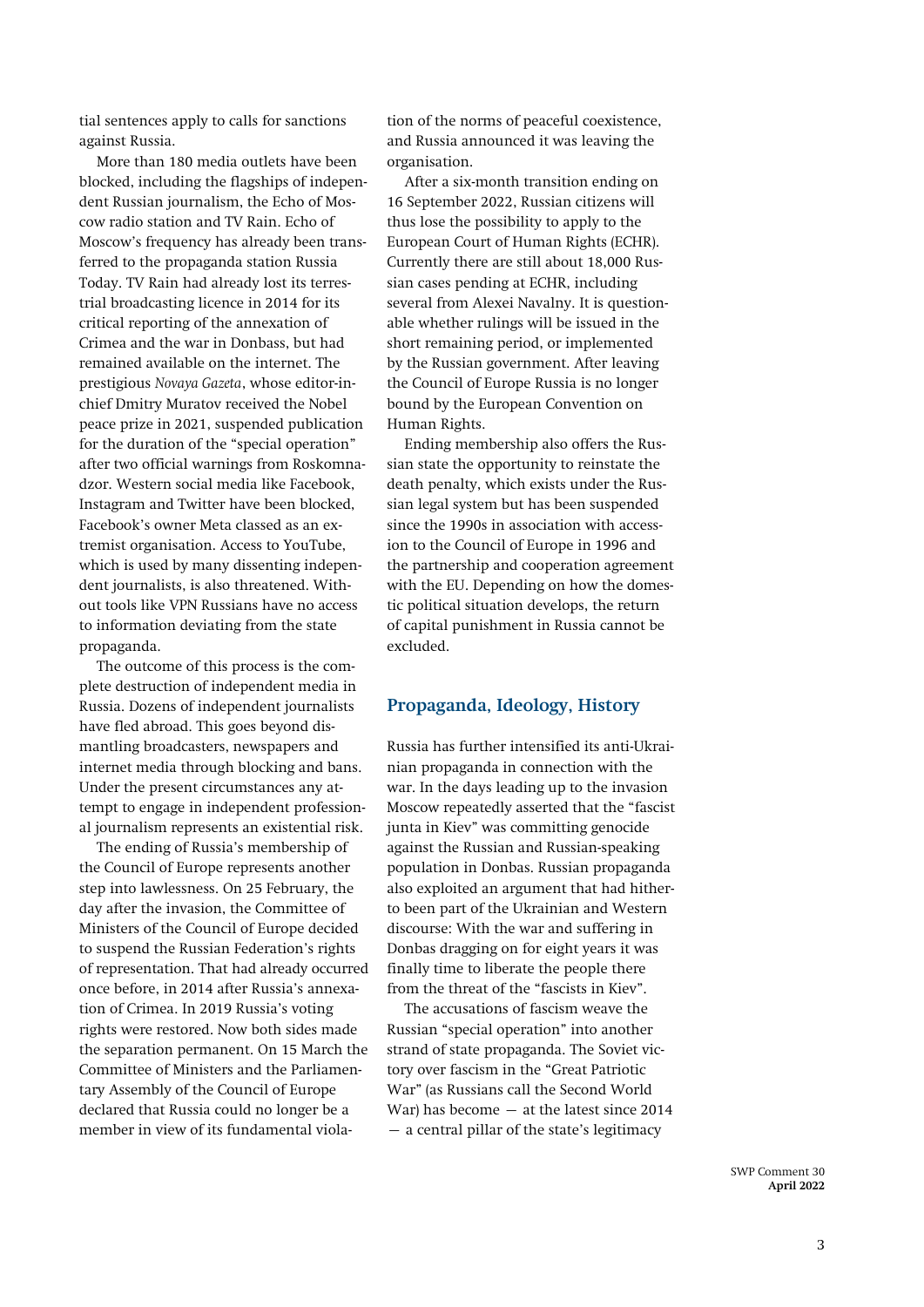narrative. Its importance has increased still further since 2020. The propagandistic instrumentalisation of the 75th anniversary of the end of the war merged both with the constitutional reform (Putin had to remain president because only he could protect Russia from its enemies) and with the fight against the Covid-19 pandemic (where Putin declared victory in summer 2020 with the approval of the Russian vaccine Sputnik V). Martial representations of Soviet heroism are ubiquitous in public space, while nationalistic/militaristic content has penetrated ever further into the education system and other spheres of life.

The second pillar upon which this propaganda narrative rests is defence against Western aggression. Here Ukraine is seen not as an independent actor but as an instrument of Washington employed to force Russia into submission. In this reading Russia is not only "protecting" its own "compatriots" in Ukraine against the "fascist clique" in Kyiv, but also "defending" itself against the aggression of the United States and the "collective West".

This basic Russian propaganda narrative validates the Russian war aims of "denazifying" and demilitarising Ukraine and features in speeches made by Vladimir Putin since February 2022. The state-controlled [media](https://ria.ru/20220403/ukraina-1781469605.html) sometimes go even further to call for "denazification" of the whole of Ukrainian society. Within Russia, Putin threatens opponents of the war openly, asserting that the Russian people will recognise this "fifth column" as "traitors" and "spit them out like an [insect](http://www.en.kremlin.ru/events/president/news/67996)". The language of Russian propaganda is increasingly characterised by fascistoid allusions to purity and cleansing of "harmful elements". The letter "Z" ("Za pobedu!" – "For victory!") became the main symbol for support of the "special operation" a few days after the war began and is now ubiquitous in public space.

War propaganda is everywhere. The state-controlled television stations are no longer broadcasting light entertainment. Instead the entire schedule is dominated by reporting on the progress of the "special operation" and propagandist political talk

shows. After the suppression of the independent media they form the only remaining information space that is easily accessible to Russian citizens. When the war began, schools received instructions from the education ministry about how to handle the "special operation" in class. [Universities](https://meduza.io/feature/2022/04/17/rossiyskie-vuzy-pereshli-na-voennoe-polozhenie-za-prepodavatelyami-sledyat-ih-zastavlyayut-chitat-propagandistskie-lektsii-a-studentov-travyat-za-antivoennye-posty) and other [educational insti](https://www.moscowtimes.ru/2022/04/05/s-nachala-voini-vlasti-rezko-narastili-trati-na-vospitanie-patriotov-a19278)[tutions](https://www.moscowtimes.ru/2022/04/05/s-nachala-voini-vlasti-rezko-narastili-trati-na-vospitanie-patriotov-a19278) are required to support "patriotic actions". State employees are urged to display the "Z" symbol. The huge rally in Moscow's Luzhniki Stadium on 18 March 2022 to celebrate the eighth anniversary of the annexation of Crimea emblemised the cult of personality being created around the Russian president.

### **Suppressing All Opposition**

During the first days of the invasion there were signs of broad resistance in Russian society. The hashtag #нетвойне (#notowar) was widely shared in social media [across](https://www.economist.com/graphic-detail/2022/02/28/russians-in-every-major-city-and-region-call-for-nowar)  [the country.](https://www.economist.com/graphic-detail/2022/02/28/russians-in-every-major-city-and-region-call-for-nowar) Internet [petitions](https://zeitschrift-osteuropa.de/blog/themenschwerpunkt/petitionen-aus-russland-gegen-den-krieg/) and other initiatives gathered hundreds of thousands of signatures.

Russia's repressive legislation makes demonstrations almost impossible. Public gatherings have to be approved, giving the state the possibility to prevent them from occurring in the first place. Calling for or participating in unauthorised demonstrations can incur fines and even (for repeated offences) prison sentences of up to fifteen years. In [2021](https://www.swp-berlin.org/publikation/repression-and-autocracy-as-russia-heads-into-state-duma-elections) thousands of Russians were prosecuted for participating in pro-Navalny protests. That in itself is enough to deter many citizens from taking to the streets. Even so public protests occurred in many Russian cities in the first days of the war, with the human rights organisation OVD-Info recording more than 15,400 detentions since 24 February 2022.

Many of those who participated in protests, expressed criticisms on the internet, in petitions or by other means, or attempted to avoid the new language rules in universities, schools cultural institutions and other contexts immediately felt the consequences. They were visited by the security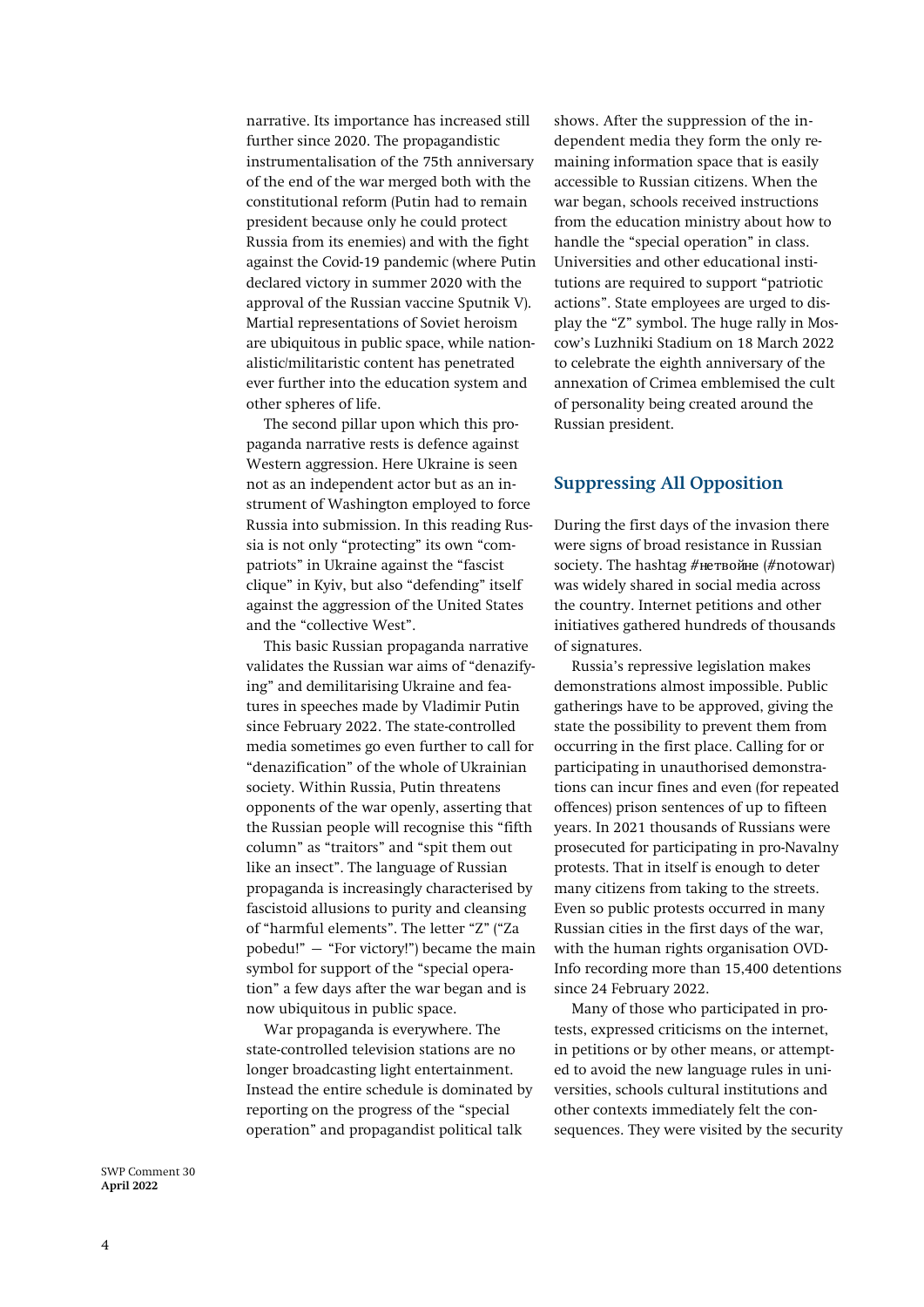forces, given official warnings by employers, threatened, in some cases physically attacked. Performers, school and university teachers, journalists in the state-controlled media and others were dismissed or left of their own volition. The laws against "disinformation about the special operation" and "discrediting the armed forces" played their part in silencing dissent.

Shock, repression, censorship, and also the immediate economic repercussions of the Western sanctions led thousands of Russians to leave the country in the first weeks of the war. This exodus is unprecedented in the country's post-Soviet history. To date it has principally involved political and civil society actors, independent journalists, as well as many politically unorganised individuals who see no future for themselves in the country and can afford to leave. Young men flee to avoid military service. Jewish people take the chance to emigrate to Israel. The number of applications for Israeli citizenship was already increasing before the war.

It must be assumed that many more will leave if and when they find the opportunity. Tipping into totalitarianism, the state has finally transgressed the line between public and private. Even those who are not politically active but hold different opinions find themselves exposed to massive hostility, defamation and denunciation. They can no longer withdraw into their private niches. Many will therefore seek to leave the country. Ever more professions will be affected. The post-invasion emigration has only just begun. It could assume dimensions comparable to the 1917–22 exodus triggered by revolution and civil war.

### **A Brittle Consolidation of Society**

In barely a week – between 24 February and 4 March 2022 – the Russian state suppressed the anti-war mood in parts of society and forced hundreds of thousands into exile. That is important to remember when considering opinion polls showing continuously growing support for the war

and for the Russian political leadership. According to the state-affiliated polling institutes VTSIOM and FOM, [support](https://fom.ru/Politika/14706) for the "special operation" grew from 65 to 73 percent between 27 February and late March. In roughly the same period [support](https://fom.ru/Politika/10946) for the Russian president grew from 62 percent before the invasion to 82 percent in early April. The independent Levada Institute found an even clearer trend: In a [survey](https://www.levada.ru/2022/03/31/konflikt-s-ukrainoj/) published on 31 March 2022, 81 percent supported the actions of Russian armed forces in Ukraine and 83 percent supported the policies of the Russian [president.](https://www.levada.ru/2022/03/30/odobrenie-institutov-rejtingi-partij-i-politikov/) These figures reflect [a closing of ranks](https://www.kommersant.ru/doc/5292448?from=main) similar to that following the annexation of Crimea.

Three factors reinforce this effect. Many people believe the official version that Russia must defend itself against gratuitous, punitive and anti-Russian sanctions imposed by the West. The numbers who say they are [affected](https://www.levada.ru/2022/04/01/sanktsii/) by the Western sanctions are also increasing. And at the same time [attitudes](https://www.levada.ru/indikatory/otnoshenie-k-stranam/) towards the West have deteriorated even further since the invasion.

So large parts of Russian society are turning even further away from the West and blaming the Western sanctions for their deteriorating standard of living. This even applies to groups that were previously not uncritical towards the political leadership. Stark isolation from the Western world is also likely to further strengthen conformism within Russia. Finally the societal trauma of the brutal war is liable to lead many people to deny Russia's responsibility for its invasion.

Nevertheless, the survey findings should be treated with caution. A dictatorial political environment and massive propaganda place obvious caveats on the survey findings. In this environment pollsters are forced to avoid referring to "war", which distorts the findings. Intimidation and fear of repression encourage affirmative responses and reduce the willingness to participate at all or to openly express critical opinions. Independent sociologists observe that large parts of the Russian population are in the first place politically apathetic and wish to avoid any conflict with the